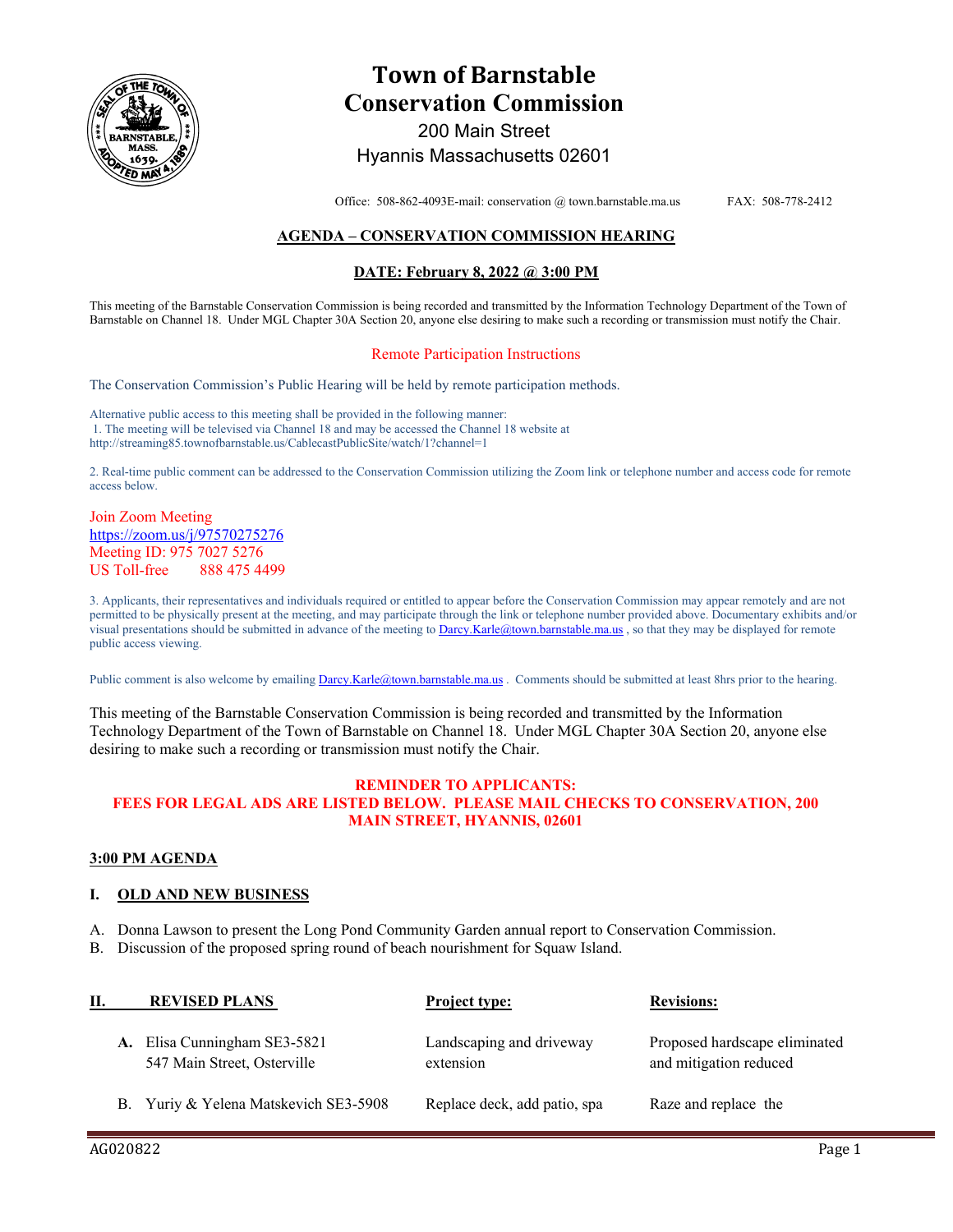| <b>EXTENSION REOUESTS</b><br>HI.<br><b>Time Requested:</b><br><b>Project type:</b> |
|------------------------------------------------------------------------------------|
|------------------------------------------------------------------------------------|

**A.** Edwardo Franco & Nathalie Badan Patio, koi pond, shed, replace 3 years (1<sup>st</sup> request) 46 Lumber Lane, Centerville SE3-5624 boardwalk & pier, vista pruning

#### **4:30 PM AGENDA**

This meeting of the Barnstable Conservation Commission is being recorded and transmitted by the Information Technology Department of the Town of Barnstable on Channel 18. Under MGL Chapter 30A Section 20, anyone else desiring to make such a recording or transmission must notify the Chair.

#### **REMINDER TO APPLICANTS: FEES FOR LEGAL ADS ARE LISTED BELOW. PLEASE MAIL CHECKS TO CONSERVATION, 200 MAIN STREET, HYANNIS, 02601**

### **IV. NOTICES OF INTENT**

- **A. John N., Jr. & Erin S. Spinney.** Proposed renovation and improvements to existing dwelling to include a 130 sf addition, a porch on existing patio, and new entry's, and a proposed pool, cabana, and all associated appurtenances at 46 Little Island Drive, Osterville as shown on Assessors' Map 093 Parcel 058-008. **SE3-5949 \$42.55**
- **B. Christina Corsiglia & Sarah Alger, Trustees.** To demolish the existing dwelling and construct a new single-family dwelling with all associated appurtenances at 65 Waterman Farm Road, Centerville as shown on Assessors' Map 206 Parcel 072. **SE3-5950 \$34.04**
- **C. JMS Holdings, LLC.** Placement of up to 100 cu. yds. of beach nourishment between MHW and base of the existing seawall at 134 South Bay Road, Osterville as shown on Assessors' Map 093 Parcel 064. **\$25.53**

| <b>V.</b>       | <b>CERTIFICATES OF COMPLIANCE</b>                                 |          | $(*)$ = on-going conditions) | $(ez = no deviations, staff recommends approval)$ |  |
|-----------------|-------------------------------------------------------------------|----------|------------------------------|---------------------------------------------------|--|
| $\mathsf{A}$ .  | William & Pamela Randon                                           | SE3-5195 | $(COC*, ez)$                 | Boardwalk, pier, ramp & float                     |  |
|                 | 117 Eel River Rd, Osterville                                      |          | beach & land under ocean     |                                                   |  |
| <b>B.</b>       | James N. White & Patricia A. O'Brien<br>AND White Revocable Trust | SE3-5462 | $(COC*, ez)$                 | Tree work, invasives & vista pruning              |  |
|                 | 50 Fox Island Rd., Marstons Mills                                 |          | coastal bank & BVW           |                                                   |  |
| $\mathcal{C}$ . | T.O.B./M.E.A.                                                     | SE3-4129 | $(COC*, ez)$                 | Phragmites control at Sandy Neck                  |  |
|                 | 425 Sandy Neck Rd., West Barnstable                               |          | <b>BVW</b>                   |                                                   |  |
| D.              | T.O.B/D.P.W.                                                      | SE3-4876 | (COC, ez)                    | Redevelop. Sandy Neck Bch facilities              |  |